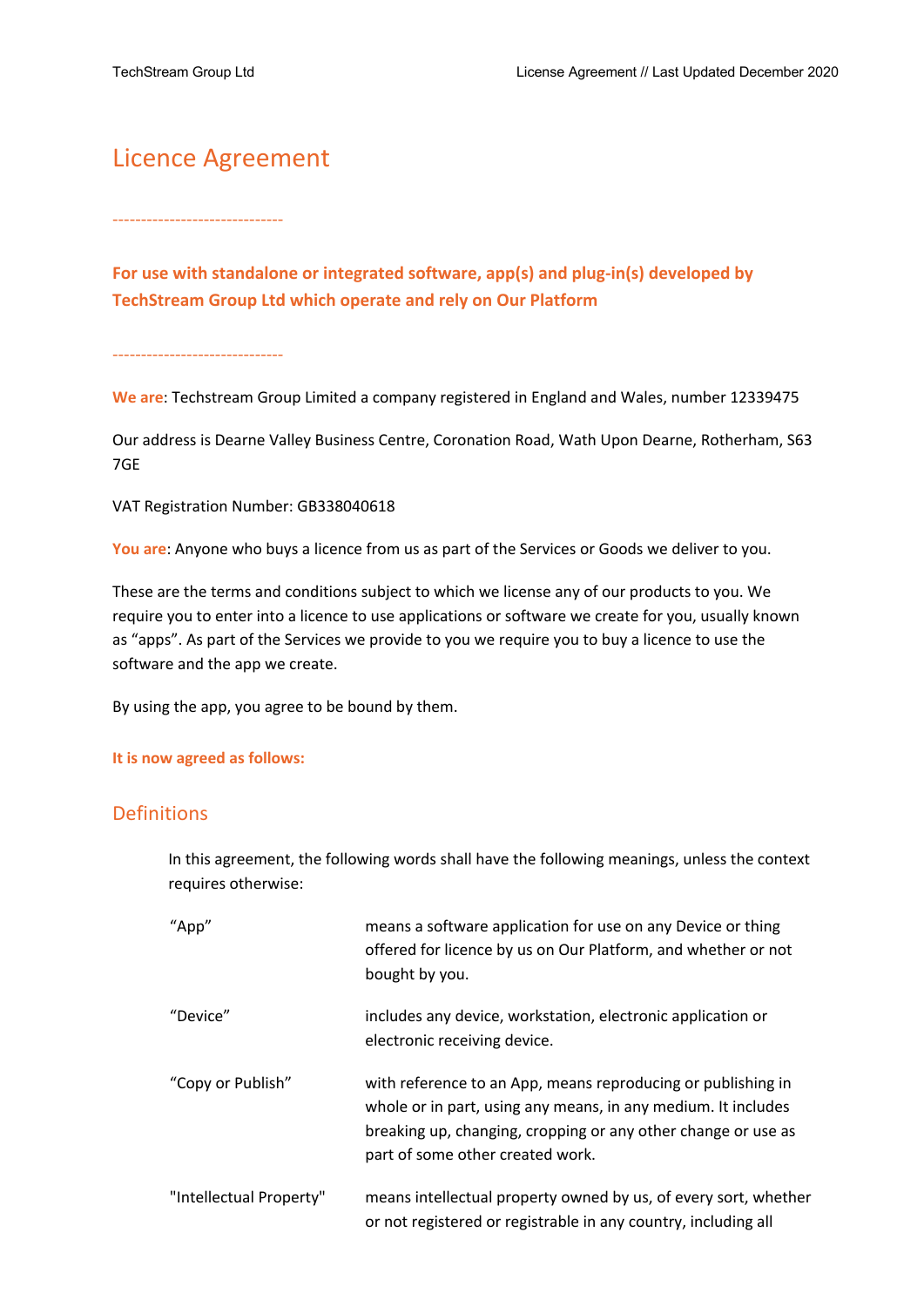|                       | Apps, intellectual property of all kinds coming into existence<br>after today; and including, among others, patents, trademarks,<br>unregistered marks, designs, copyrights, domain names,<br>discoveries, creations and inventions, together with all rights<br>which are derived from those rights.                                                                                               |
|-----------------------|-----------------------------------------------------------------------------------------------------------------------------------------------------------------------------------------------------------------------------------------------------------------------------------------------------------------------------------------------------------------------------------------------------|
| "Licence"             | means a licence granted by us to you in the terms of this<br>agreement for use of an App.                                                                                                                                                                                                                                                                                                           |
| "Our Platform"        | means any created site or service designed for controlled<br>limited electronic access by mobile or fixed devices which is<br>owned or operated by us. It includes all web pages controlled by<br>us.                                                                                                                                                                                               |
| "Restrictions on Use" | means first, the restrictions set out in this agreement and<br>second, all restrictions or limitations arising from choices you<br>made at the time of purchase. These may relate to limitations<br>on use, territory, duration, or any other choice which defines<br>the App. Third, restrictions include those made by you, if any, in<br>private correspondence between us before your purchase. |
| "Software"            | means the software which constitutes the App or which<br>provides any electronic function in or on Our Platform which<br>supports the use of the App.                                                                                                                                                                                                                                               |

#### Interpretation

In this agreement unless the context otherwise requires:

- 1.1. a reference to a person includes a human individual, a corporate entity and any organisation which is managed or controlled as a unit.
- 1.2. a reference to a person includes reference to that person's successors, legal representatives, permitted assigns and any person to whom rights and obligations are transferred or passed as a result of a merger, division, reconstruction or other re-organisation involving that person.
- 1.3. the headings to the paragraphs and schedules (if any) to this agreement are inserted for convenience only and do not affect the interpretation.
- 1.4. any agreement by either party not to do or omit to do something includes an obligation not to allow some other person to do or omit to do that same thing;
- 1.5. this agreement is made only in the English language. If there is any conflict in meaning between the English language version of this agreement and any version or translation of this agreement in any other language, the English language version shall prevail.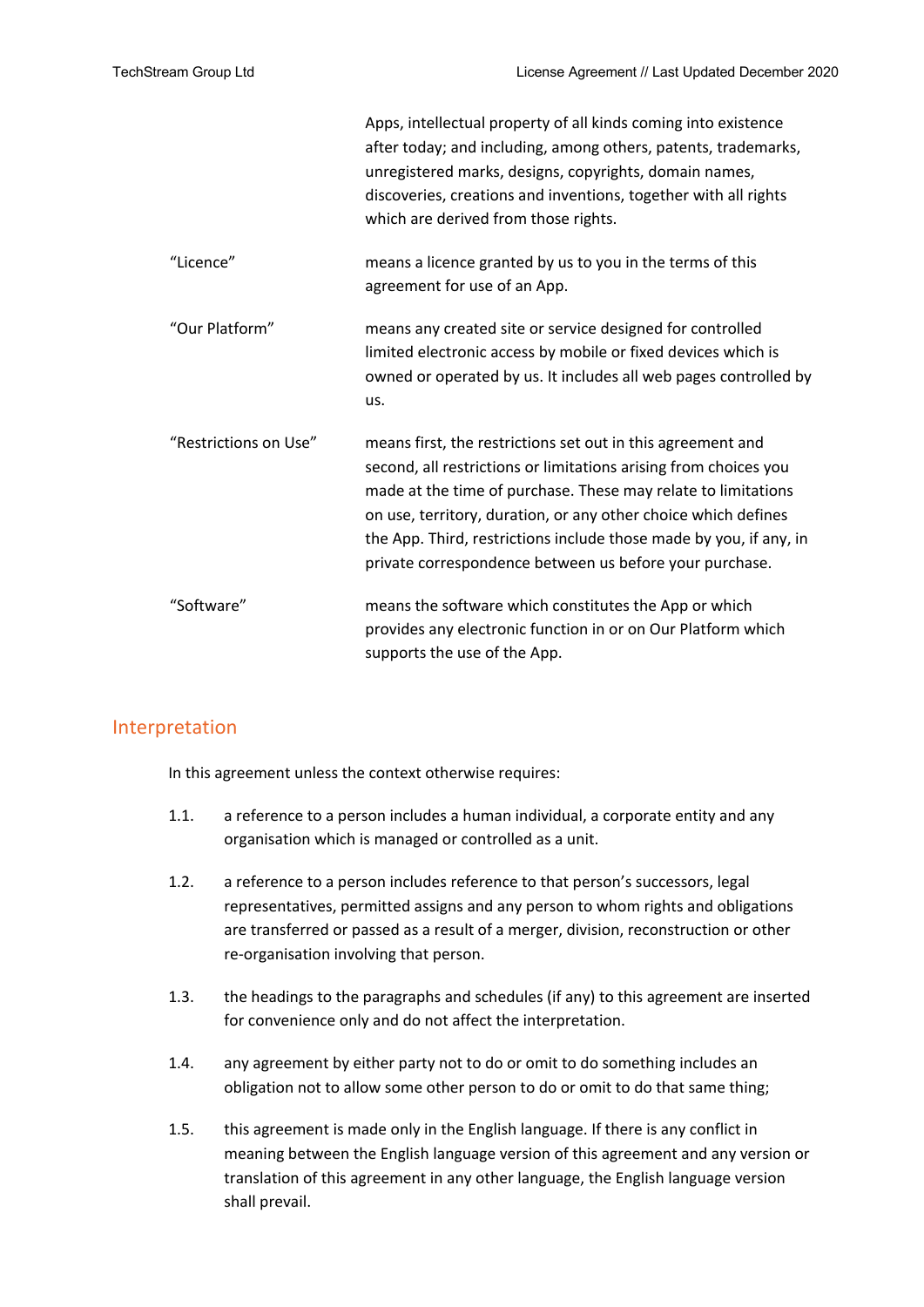### Grant of Licence

- 1.6. Subject to payment of the licence fee from time to time, as set out in our **Quotation for Works**, and to the other terms of this agreement, we grant to you a Licence to use the App throughout the World, which can be determined by either party at any time in accordance with the provisions of this agreement.
- 1.7. We do not offer the Licence in all countries. We may refuse or revoke a Licence and return your payment if you live in a country we do not serve.
- 1.8. The Licence is non-exclusive, non-assignable, non-transferable and otherwise as limited by the terms of this agreement.
- 1.9. No express or implied licence of the App or any other material is granted to you other than the express Licence granted in this agreement.

## Further requirements of the Licence

- 1.10. You must not allow any other person to use an App except in the situation or context for which you have bought it.
- 1.11. Every publication or appearance of an App on a Device must be protected as far as the law allows by separate, specific or general provisions against copying or publishing. We allow you to use the definition of "Copy or Publish" used in this agreement.
- 1.12. You must not use an App:
	- 1.12.1 except for the use specified at the time of purchase;
	- 1.12.2 in part or as a whole, to incorporate it in any intellectual property of yours;
- 1.13. If any information you give us is inaccurate, we may terminate your Licence and no refund of money will be due to you.

#### The price

- 1.14. The price payable for this Licence and our other services is clearly set out in our **Quotation for Works**. It may include a monthly, biannual or annual fee and / or a fee calculated by user numbers.
- 1.15. The price charged may differ from one country to another.
- 1.16. Prices are inclusive of any applicable value added tax or other sales tax.
- 1.17. Prices are exclusive of import duty or any other tax charged or imposed by the country of importation, all of which are payable by you where applicable.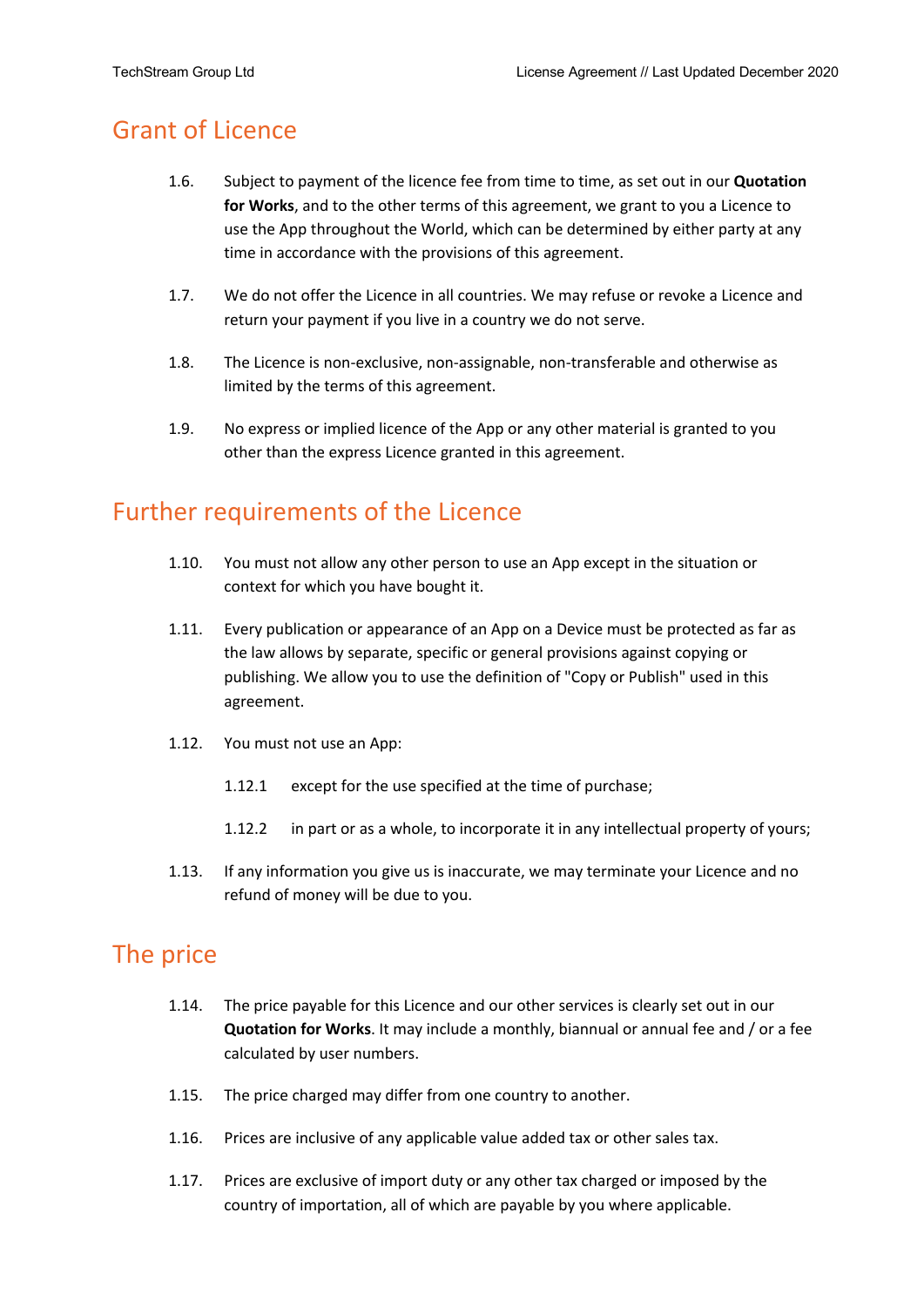- 1.18. You will pay all sums due to us under this agreement without any set-off, deduction or counterclaim.
- 1.19. All monies paid by you to us are non-refundable and cancellation and/or termination of this agreement by you or us at any time for any reason will not entitle you to a refund of monies paid.
- 1.20. The price is payable by at the start or for the duration of this agreement as set out in our **Quotation for Works**. The agreement is terminated by one months' notice by either party, or if you fail to make payments in accordance with this agreement, when it will terminate immediately.

### Restrictions on Use of App

You agree that you will not:

- 1.21. use the App for any purpose or in any way except as agreed in writing with us and/or as provided in this agreement,
- 1.22. separate the component parts of the Software for use on more than one Device.
- 1.23. reverse engineer, decompile, or disassemble the Software.
- 1.24. sub-license, lease, or lend the Software or the App.
- 1.25. Copy or Publish an App except as specifically allowed in this agreement.
- 1.26. represent or give the impression that you are the owner or originator of any App.
- 1.27. remove any identification or reference number or other information which may be embedded in any file of an App.
- 1.28. allow any other person to use an App except in the situation or context for which you have bought it.

#### Disclaimers and limitation of liability

- 1.29. The law differs from one country to another. This paragraph applies so far as the applicable law allows.
- 1.30. All implied conditions, warranties and terms are excluded from this agreement. If in any jurisdiction an implied condition, warrant or term cannot be excluded, then this sub paragraph shall be deemed to be reduced in effect, only to the extent necessary to release that specific condition, warranty or term.
- 1.31. We make no representation or warranty that the App will be:
	- 1.31.1 useful to you;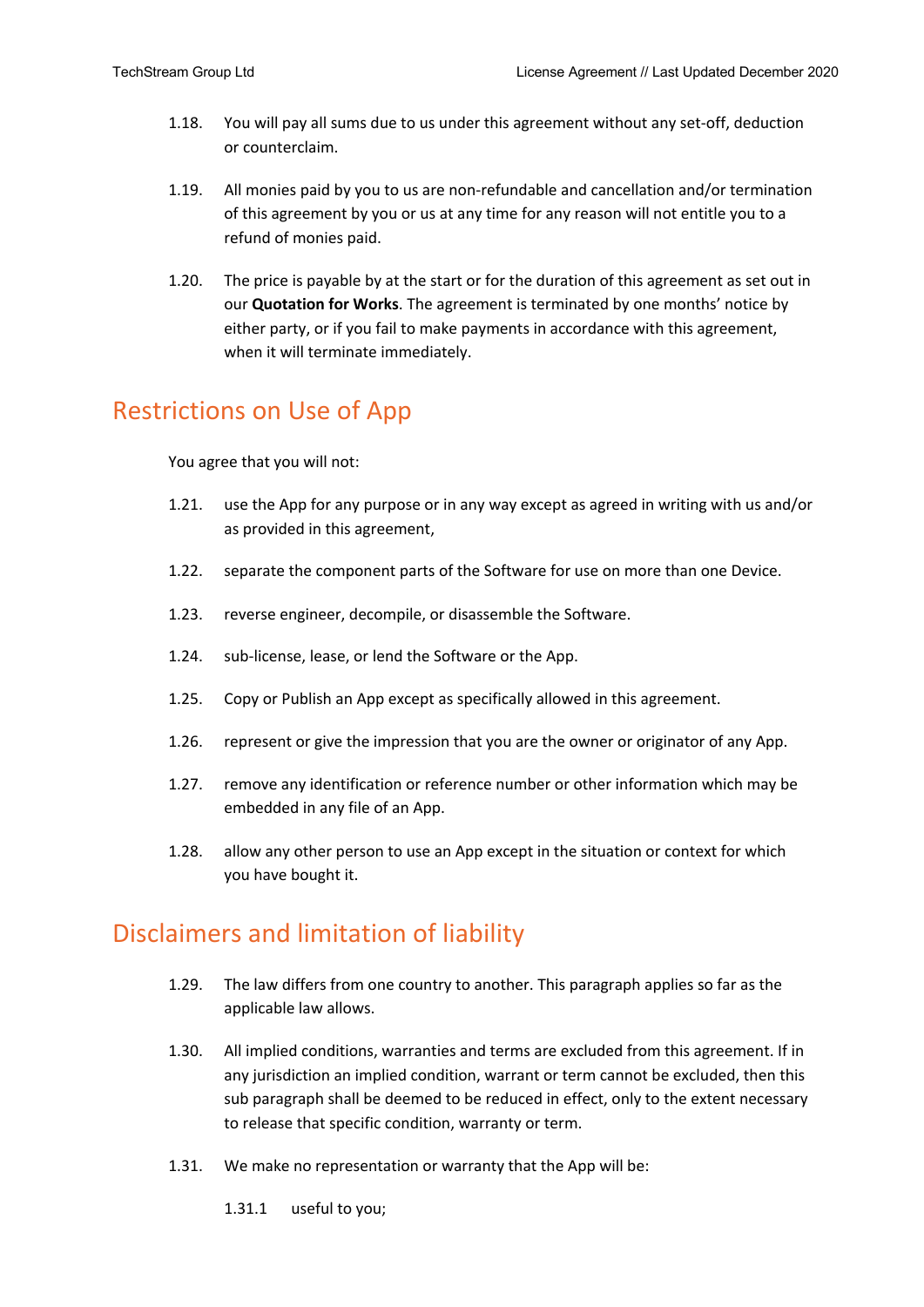- 1.31.2 of satisfactory quality;
- 1.31.3 fit for a particular purpose;
- 1.31.4 data-secure;
- 1.31.5 available or accessible, without interruption, or without error.
- 1.32. You agree that in any circumstances when we may become liable to you, the limit of our liability is the amount you have paid us under this License agreement in the immediately preceding 12 month period.
- 1.33. We shall not be liable to you for any loss or expense which is:
	- 1.33.1 indirect or consequential loss; or
	- 1.33.2 economic loss or other loss of turnover, profits, business or goodwill even if such loss was reasonably foreseeable or we knew you might incur it.
	- 1.33.3 a result of the failure or omission of any third party for which we have no direct responsibility or control.
- 1.34. This paragraph (and any other paragraph which excludes or restricts our liability) applies to our directors, officers, employees, subcontractors, agents and affiliated companies (who may enforce this provision under the Contracts (Rights of Third Parties) Act 1999 as well as to us.
- 1.35. If you become aware of issues or complaints about functionality or operation arising from the use of the Apps or Our Platform you should in the first instance alert us by email to support@techstream.agency
- 1.36. Nothing in this agreement shall be construed as limiting or excluding our liability for death or personal injury caused by our negligence.

#### You indemnify us

You agree to indemnify us against all costs, claims and expense arising directly or indirectly from:

- 1.37. your failure to comply with the law of any country;
- 1.38. your breach of this agreement;
- 1.39. any act, neglect or default by any agent, employee, licensee or customer of yours;
- 1.40. a contractual claim or breach of the intellectual property rights of any person arising from your use of the Apps.

# Copyright and other Intellectual Property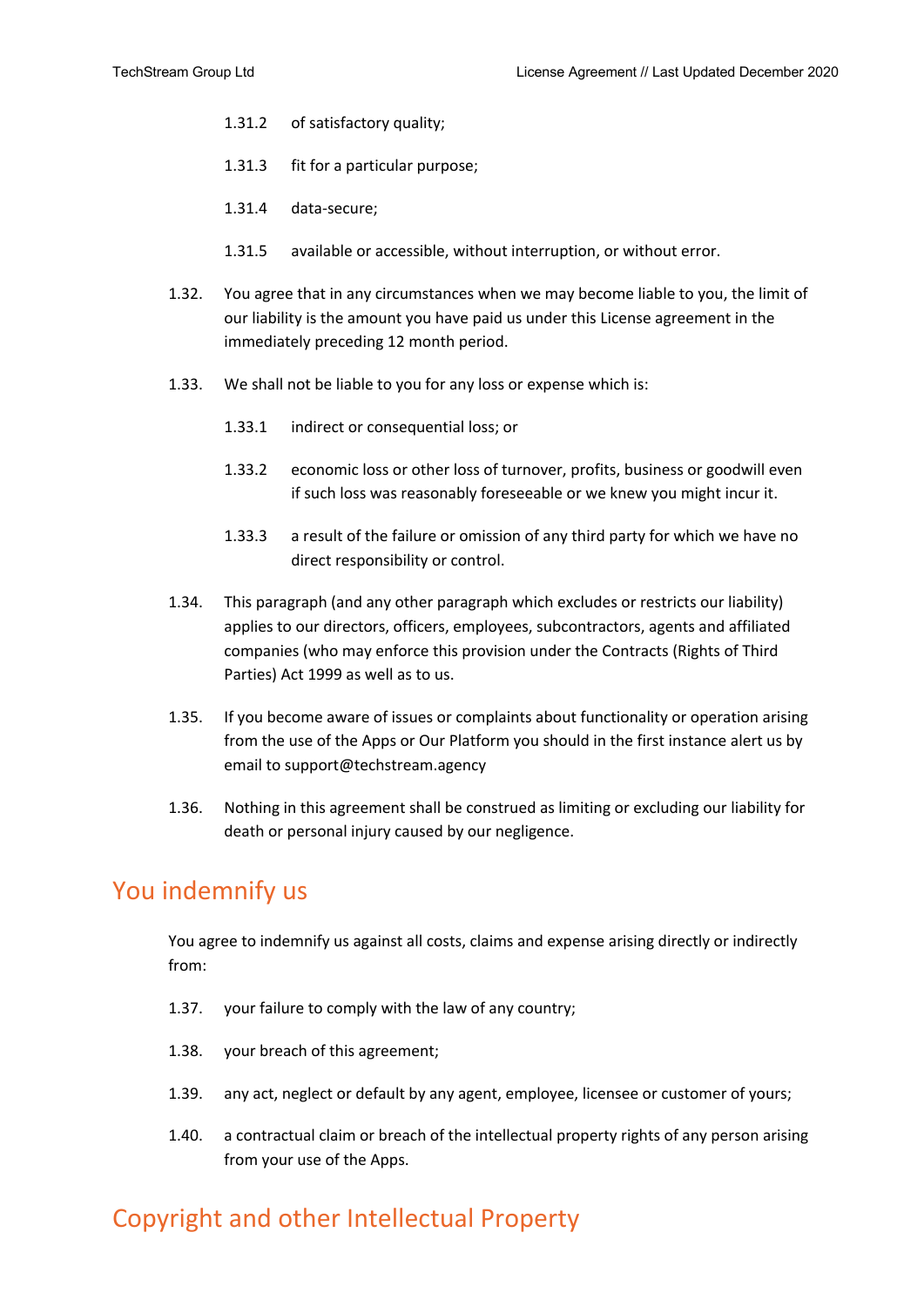- 1.41. All Intellectual Property rights in pre-existing name, logos, scripts, objects, routines, sub routines, programme utilities, file structures, coding and other materials provided by and/or used by us in the App or on Our Platform will remain our property.
- 1.42. Any and all Intellectual Property rights arising from the creation by us (including design, graphics and content software) and all Intellectual Property rights in and to the source code in any App or in Our Platform shall belong to us.
- 1.43. You agree that at all times you will:
	- 1.43.1 not cause or permit anything which may damage or endanger our title to any App or other Intellectual Property or the title of any other person whose work has been made available to us as an App;
	- 1.43.2 notify us of any suspected infringement of the Intellectual Property.
- 1.44. If you use an App in a way not allowed by this agreement we may take legal action anywhere in the World. If loss to us or any other person results from your wrongful action, you will be liable to pay.
- 1.45. If we terminate the Licence on account of your breach, you agree that you will:
	- 1.45.1 immediately stop using the App;
	- 1.45.2 destroy all copies of the App in your possession or control;
	- 1.45.3 destroy any derivatives created from the App.
- 1.46. If we reasonably believe that you are using an App beyond the scope of this Licence, you agree to provide written confirmation of your compliance, in a form to be drawn by us.

#### Miscellaneous matters

- 1.47. Our privacy policy is strong and precise. It complies fully with the Data Protection legislation and GDPR which is at https://www.techstream.agency/privacy-policy/
- 1.48. You undertake to provide to us your current land address, e-mail address and telephone as often as they are changed together with all information that we may require to enable us to fulfil our obligations under this contract.
- 1.49. So far as any time, date or period is mentioned in this agreement, time shall be of the essence.
- 1.50. If any term or provision of this agreement is at any time held by any jurisdiction to be void, invalid or unenforceable, then it shall be treated as changed or reduced, only to the extent minimally necessary to bring it within the laws of that jurisdiction and to prevent it from being void and it shall be binding in that changed or reduced